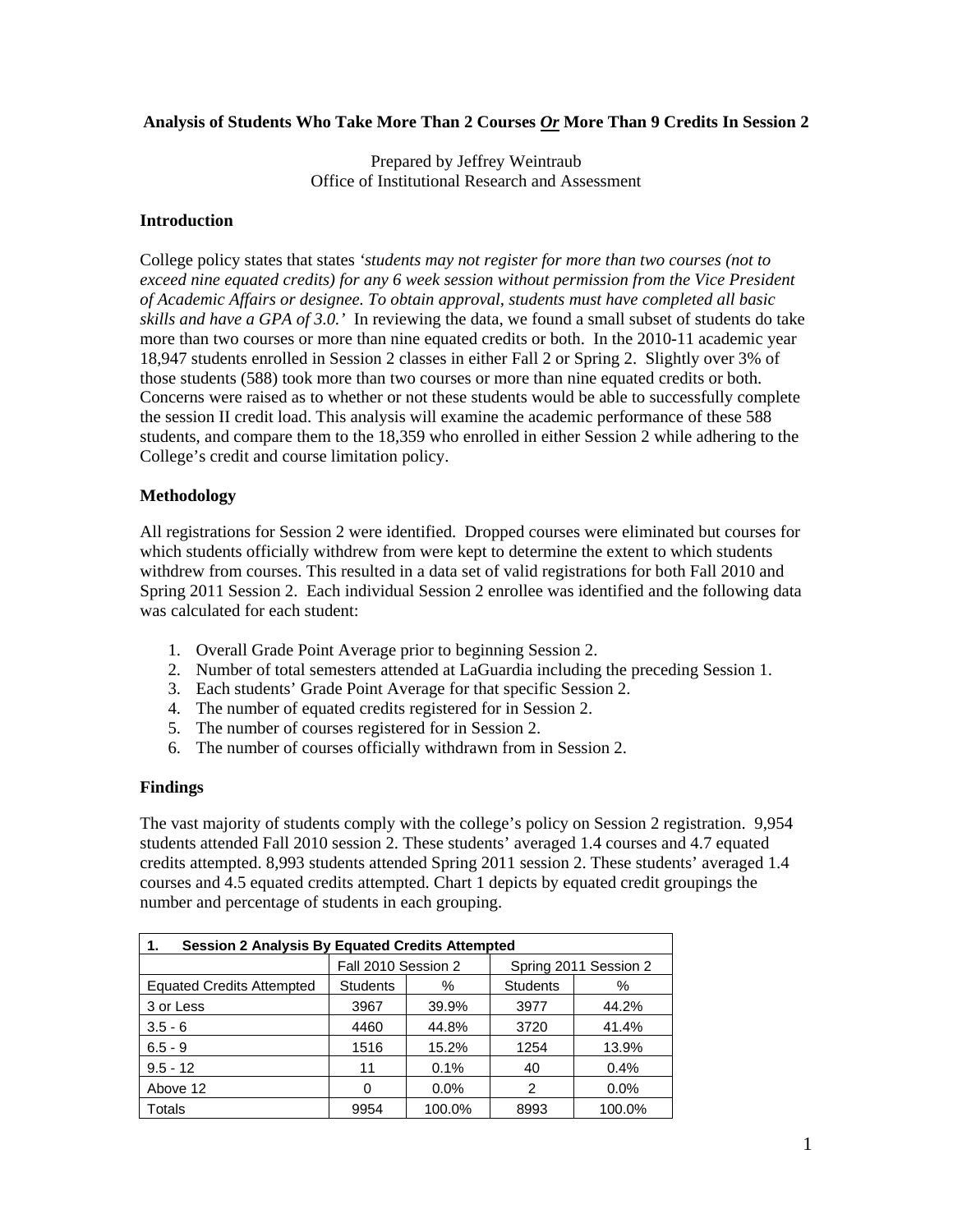In both Fall 2010 and Spring 2011 session 2's the vast majority of students take 1-2 courses. The majority of students who exceed the College's registration policy for Session 2 do so by taking a third course.

| <b>Session 2 Analysis By Courses Taken</b><br>2. |                 |                     |                          |                       |         |                          |  |  |
|--------------------------------------------------|-----------------|---------------------|--------------------------|-----------------------|---------|--------------------------|--|--|
|                                                  |                 | Fall 2010 Session 2 |                          | Spring 2011 Session 2 |         |                          |  |  |
| Courses<br>Taken                                 | <b>Students</b> | ℅                   | Average<br>EQ's<br>Taken | <b>Students</b>       | ℅       | Average<br>EO's<br>Taken |  |  |
|                                                  | 6612            | 66.4%               | 3.8                      | 6075                  | 67.6%   | 3.6                      |  |  |
| 2                                                | 3074            | 30.9%               | 6.2                      | 2613                  | 29.1%   | 6.3                      |  |  |
| 3                                                | 264             | 2.7%                | 8.4                      | 303                   | 3.4%    | 8.8                      |  |  |
| 4                                                | 4               | $0.0\%$             | 11.0                     | 2                     | $0.0\%$ | 11.0                     |  |  |
|                                                  | 9954            | 100.0%              | 4.7                      | 8993                  | 100.0%  | 4.5                      |  |  |

Table 3 analyzes the academic outcomes of the 588 students who took more than 9 equated credits or more than 3 courses.

| 3. Analysis Of Students Who Take More Than 2 courses or More Than 9 Credits In Session 2 |                 |                        |                   |         |         |                       |               |                    |                    |                    |                          |
|------------------------------------------------------------------------------------------|-----------------|------------------------|-------------------|---------|---------|-----------------------|---------------|--------------------|--------------------|--------------------|--------------------------|
|                                                                                          |                 | <b>GPA</b><br>Prior To | <b>GPA</b><br>For | Average | Average | Average               | Percent<br>of | Average<br>Equated | Average<br>Equated | Average<br>Equated | Percent<br>of<br>Equated |
| Terms                                                                                    |                 | Session                | Session           | Courses | Courses | Courses               | Courses       | Credits            | Credits            | Credits            | Credits                  |
| Attended                                                                                 | <b>Students</b> | 2                      | 2                 | Passed  | Failed  | Withdrawn             | Passed        | Passed             | Failed             | Withdrawn          | Passed                   |
| Fall 2010 Session 2                                                                      |                 |                        |                   |         |         |                       |               |                    |                    |                    |                          |
| $\mathbf{1}$                                                                             | 38              | 2.29                   | 2.40              | 1.74    | 1.21    | 0.03                  | 58.4%         | 5.37               | 2.51               | 0.08               | 67.5%                    |
| $\overline{2}$                                                                           | 27              | 2.33                   | 2.42              | 1.96    | 0.96    | 0.07                  | 65.6%         | 5.44               | 2.33               | 0.22               | 68.1%                    |
| $3 - 4$                                                                                  | 87              | 2.57                   | 2.68              | 2.29    | 0.64    | 0.07                  | 76.3%         | 6.64               | 1.60               | 0.21               | 78.6%                    |
| $5-6$                                                                                    | 57              | 2.66                   | 3.06              | 2.61    | 0.35    | 0.07                  | 86.1%         | 7.53               | 0.84               | 0.18               | 88.1%                    |
| $7 - 8$                                                                                  | 36              | 2.24                   | 2.73              | 2.25    | 0.44    | 0.31                  | 75.0%         | 6.75               | 1.17               | 0.89               | 76.6%                    |
| $9 - 10$                                                                                 | 16              | 2.14                   | 2.10              | 1.94    | 0.75    | 0.31                  | 64.7%         | 5.63               | 2.13               | 0.94               | 64.7%                    |
| $10+$                                                                                    | 10              | 2.43                   | 2.69              | 2.50    | 0.50    | 0.00                  | 83.3%         | 7.70               | 1.00               | 0.00               | 88.5%                    |
| All                                                                                      | 271             | 2.45                   | 2.67              | 2.23    | 0.67    | 0.11                  | 74.1%         | 6.52               | 1.59               | 0.31               | 77.4%                    |
|                                                                                          |                 |                        |                   |         |         | Spring 2011 Session 2 |               |                    |                    |                    |                          |
| 1                                                                                        | 18              | 2.65                   | 2.38              | 2.22    | 0.61    | 0.00                  | 78.4%         | 7.44               | 1.81               | 0.00               | 80.4%                    |
| $\overline{2}$                                                                           | 52              | 2.56                   | 2.46              | 2.10    | 0.73    | 0.06                  | 72.7%         | 6.71               | 2.27               | 0.17               | 73.3%                    |
| $3 - 4$                                                                                  | 101             | 2.63                   | 2.64              | 2.35    | 0.62    | 0.02                  | 78.6%         | 6.97               | 1.83               | 0.06               | 78.7%                    |
| $5-6$                                                                                    | 79              | 2.57                   | 2.58              | 2.42    | 0.53    | 0.06                  | 80.4%         | 7.19               | 1.52               | 0.16               | 81.1%                    |
| $7 - 8$                                                                                  | 44              | 2.36                   | 2.83              | 2.50    | 0.48    | 0.02                  | 83.3%         | 7.34               | 1.39               | 0.09               | 83.2%                    |
| $9 - 10$                                                                                 | 15              | 2.41                   | 2.20              | 2.13    | 0.73    | 0.13                  | 71.2%         | 6.40               | 2.13               | 0.33               | 72.2%                    |
| $10+$                                                                                    | 8               | 2.17                   | 2.82              | 2.25    | 0.63    | 0.00                  | 78.1%         | 6.25               | 2.31               | 0.00               | 73.0%                    |
| All                                                                                      | 317             | 2.55                   | 2.59              | 2.32    | 0.60    | 0.04                  | 78.4%         | 7.02               | 1.79               | 0.12               | 78.6%                    |
|                                                                                          |                 |                        |                   |         |         |                       |               |                    |                    |                    |                          |
| All High<br><b>Credit</b><br><b>Session</b>                                              |                 |                        |                   |         |         |                       |               |                    |                    |                    |                          |
| $\mathbf{2}$                                                                             | 588             | 2.50                   | 2.63              | 2.28    | 0.63    | 0.07                  | 76.5%         | 6.79               | 1.70               | 0.21               | 78.0%                    |
| <b>All Other</b><br><b>Students</b>                                                      | 18359           | 2.25                   | 2.05              | 0.95    | 0.33    | 0.03                  | 72.5%         | 3.19               | 1.18               | 0.11               | 71.2%                    |

Overall, students who take high course or equated credit loads in Session 2 tend to better academically than their counterparts. They pass Session 2 courses at a higher rate and pass